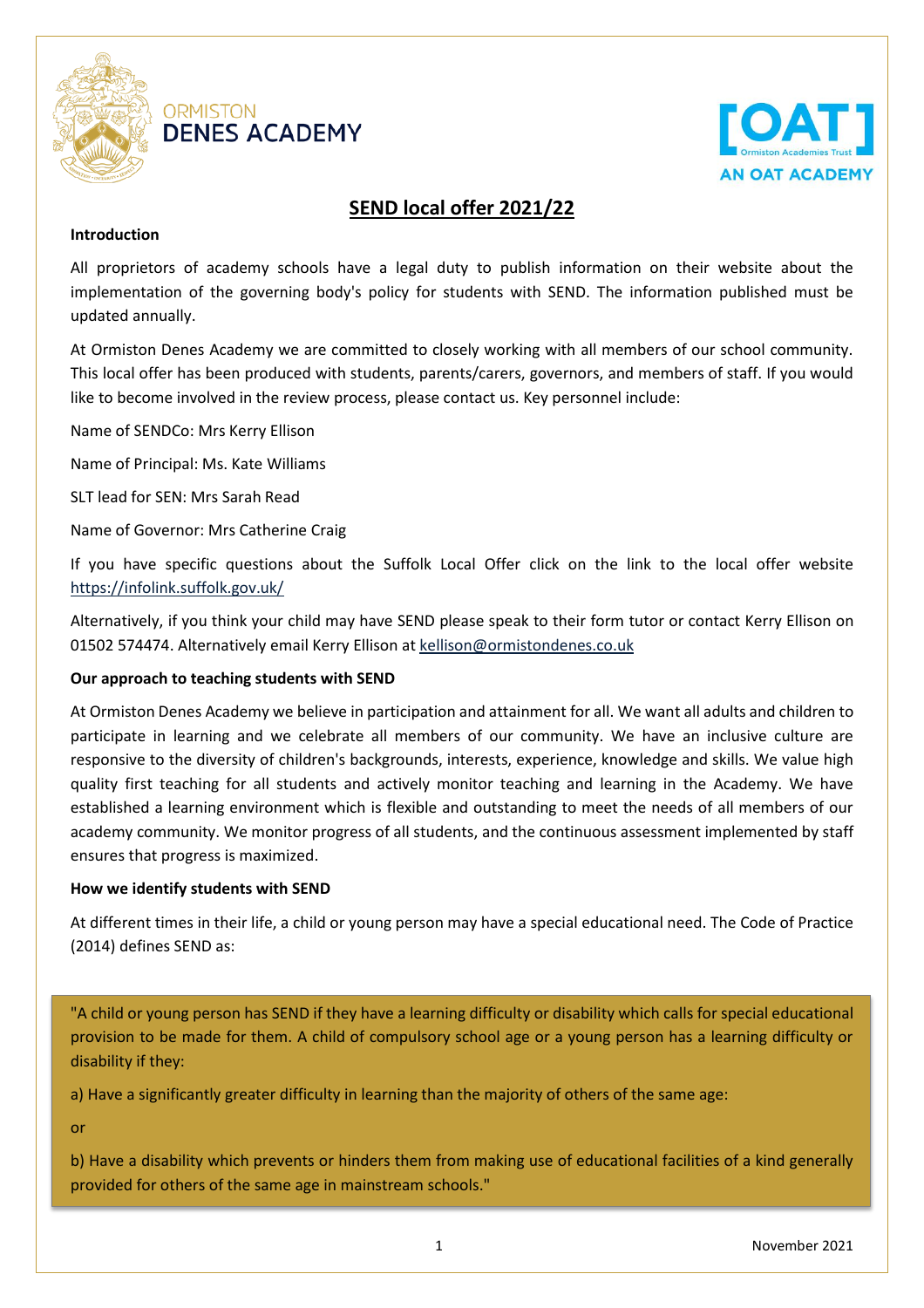If a student is identified as having SEND, we will plan and implement provision that is 'additional to or different from' the normal personalised curriculum, intended to overcome the barrier to their learning and maximize academic progress. At Ormiston Denes Academy we are committed to ensuring that all students have access to learning opportunities. For those who are at risk of not achieving their potential in learning, we will put into place additional intervention that is SMART. This does not mean that all vulnerable students have Special Educational Needs. Only those with a learning difficulty that requires special educational provision will be identified as having SEND.

Students can fall behind in school for a variety of reasons. They may have been absent or they may have attended several schools and therefore not had a consistent opportunity to learn. Sometimes they may be worried about different things which may distract them from learning; some students may have little or no English when starting school. In this case their acquisition of English language is tracked and specialist interventions put in place to accelerate their learning and progress.

Students are identified as SEND in a number of ways. These include:

- Transition meetings with primary schools or previous education setting.
- Staff can refer a student to the SEND team via a referral form if they have concerns regarding a student.
- Conversations and meetings with parents.
- Concerns raised by the students themselves.
- **•** External agencies.
- Using progress data.
- Observations by the SEND team.
- Formal and informal information gathering.

Our SEND profile for 2021/22 shows that we have 19.8% of students at SEND support (K). National average is currently 12.2%. More than one fifth (24%) of students at Ormiston Denes Academy have some level of special educational needs and there are significantly more than the average number of children with statements/EHC Plans (4.2%) National average is currently 3.7%.

Teachers, support staff, parents/carers and in many cases, the student themselves will be the first to notice a difficulty with learning. At Ormiston Denes Academy we ensure that assessment of educational needs directly involves the student, their parents/carers and their teacher. In order to support some students we may seek advice from specialist teams. We have access to services universally provided by Suffolk County Council, which are described on the local offer website.

We also employ Learning Support Assistants who deliver additional intervention such as LEXIA. Learning Support Assistants also support and maximize learning in lessons. In addition, the Raising Achievement support mentors (RAMs) are able to offer additional support for students with SEND.

#### **How students with SEND are supported**

Every Teacher is required to personalise the curriculum to ensure all students are able to access their learning. The Teaching Standards 2012 detail the expectations on all teachers, their personalisation information is reviewed as part of our quality assurance process.

Teachers will use various strategies to personalise access to the curriculum, including:

- Information from ILSPs to support individual strategies to achieve outstanding progress.
- Visual timetables.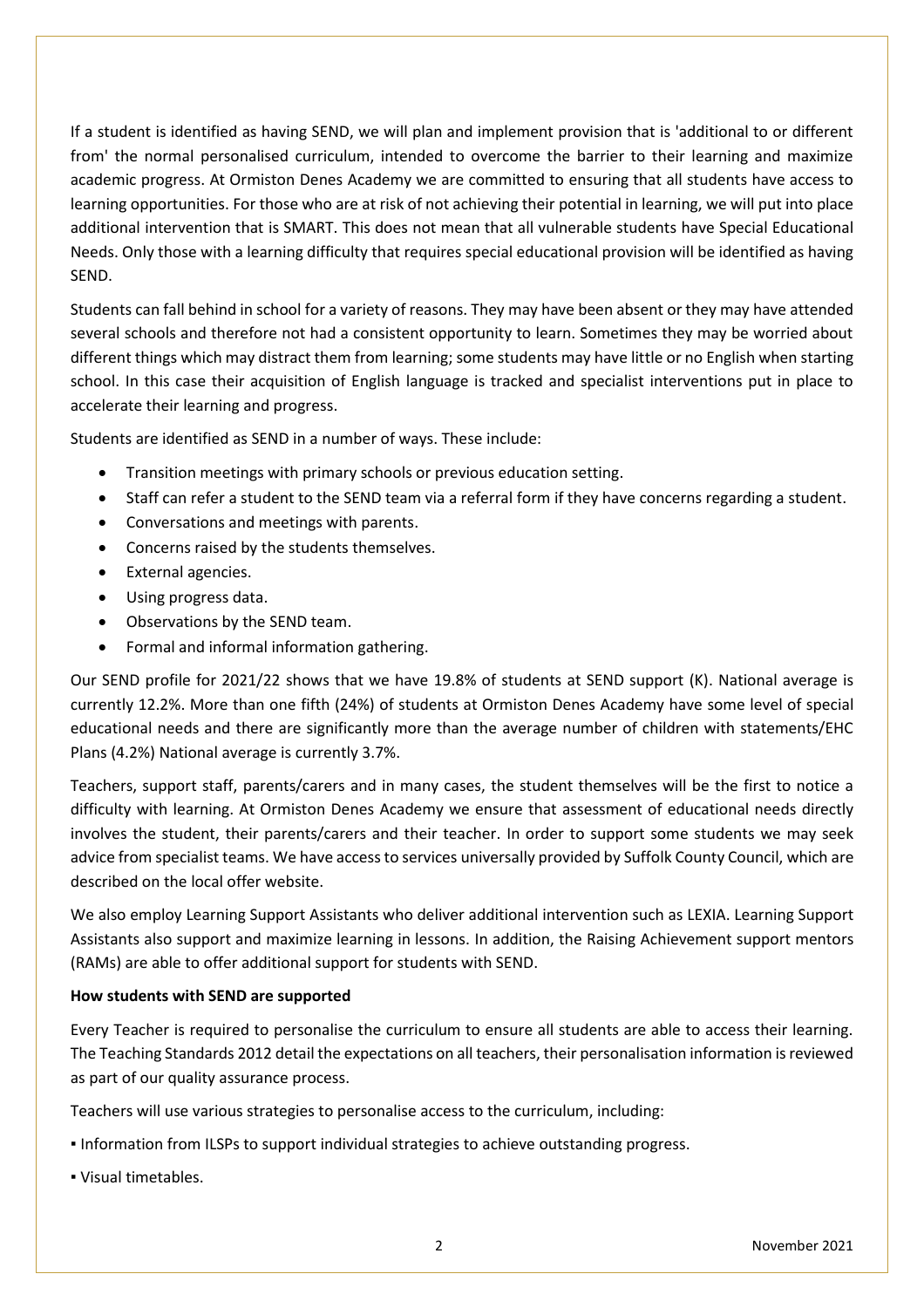- Writing frames.
- Adapted learning materials.
- Chromebooks or other alternative recording devices.
- Praise.
- Additional structured support for unstructured times.

Each student identified as having SEND is entitled to support that is 'additional to or different from' a normal personalised curriculum. Progress towards individual targets will be monitored and reported to parents half termly through Go 4 schools data that can be accessed electronically. The type of support is dependent on the individual learning needs, and is intended to enable access to learning.

# **Funding for SEND**

Ormiston Denes Academy receives funding directly to the school from the Local Authority to support the needs of students with SEND. The academy can apply for funding from the Local Authority to 'top up' funding for students who require further support that would enable them to access the school curriculum.

## **Evaluation**

Monitoring progress is an integral part of teaching and leadership within Ormiston Denes Academy. Parents/carers, students and staff are involved in reviewing the impact of interventions for students with SEND. We follow the 'assess, plan, do, review' model and ensure that parents/carers and students are involved in each step. Before any additional provision is selected to help a child, the SENDCo, teacher, parent/carer and student (where appropriate), agree what they expect to be different following this intervention. A baseline will also be recorded, which can be used to compare the impact of the provision. Children, parents/carers and their teaching and support staff will be directly involved in reviewing progress. This review can be built in to the intervention itself, or it can be a formal meeting, where we all discuss progress and next steps. If a student has an Education Health and Care Plan (EHC plan) or a Statement of Special Educational Needs the same termly review conversations take place, but the EHC plan will also be formally reviewed annually.

Progress data is collated by the whole school and monitored by teachers, Senior Leaders and Governors. A full SEND report is provided to the governing body annually.

## **Other Opportunities for Learning**

All students should have the same opportunity to access extended learning activities. At Ormiston Denes Academy we offer a range of additional clubs and activities. A list of these is available on the Academy website and from the Academy office. All staff at Ormiston Denes Academy have regular updates on the Equality Act 2010. This legislation places specific duties on schools, settings and providers including the duty not to discriminate, harass or victimise a child or adult linked to a protected characteristic defined in the Equality Act and to make 'reasonable adjustments.'

The Equality Act 2010 definition of disability is:

"A person has a disability for the purposes of this Act if (s)he has a physical or mental impairment which has a substantial and long-term adverse effect on his ability to carry out normal day-to day activities." Section 1(1) Disability Discrimination Act 1995

This definition of disability in the Equality Act includes children with long term health conditions such as asthma, diabetes, epilepsy, and cancer. Children and young people with such conditions do not necessarily have SEND, but there is a significant overlap between disabled children and young people and those with SEND. Children and young people may therefore be covered by both SEND and disability legislation.